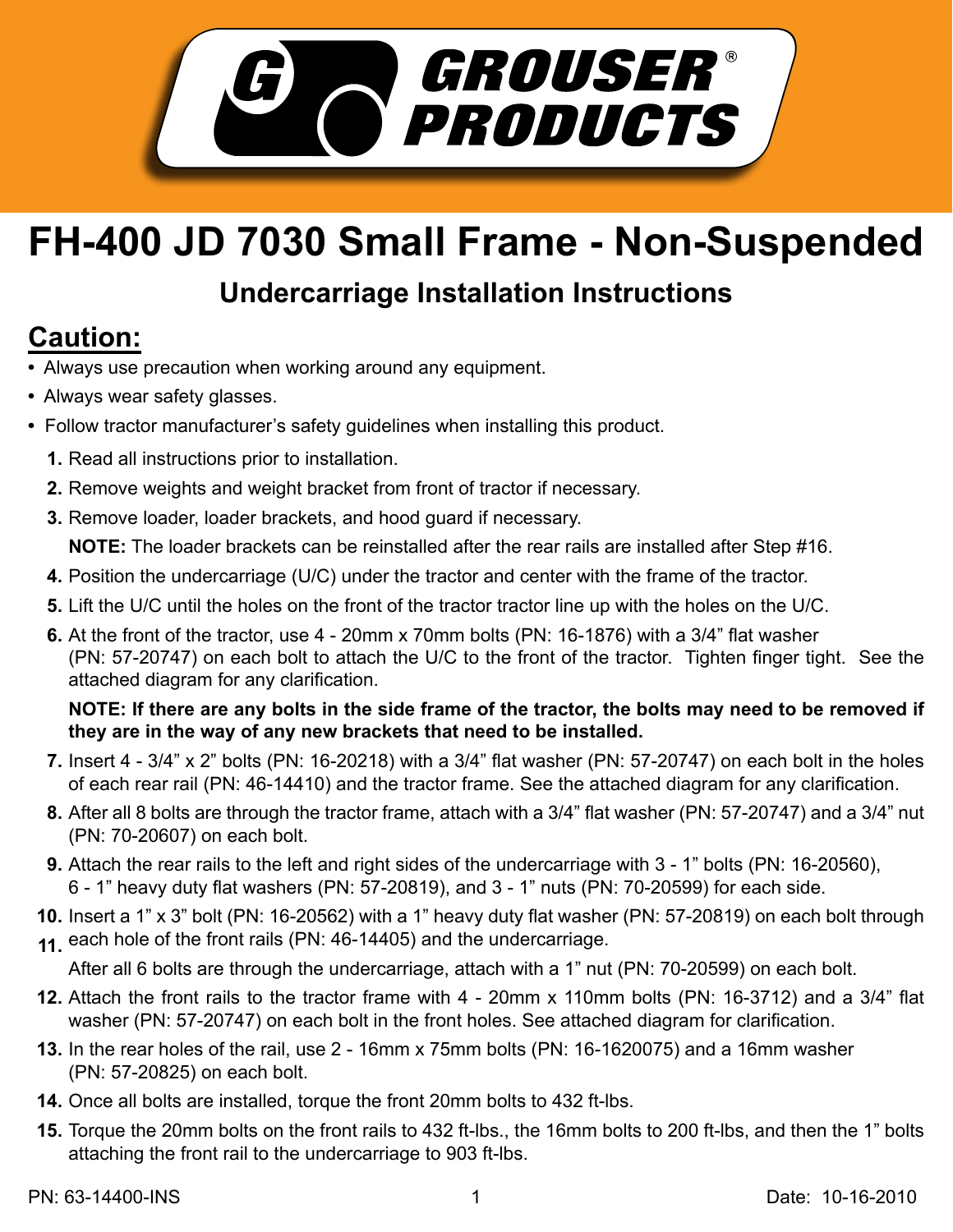- **16.** Torque the 3/4" bolts on the rear rails to 257 ft-Ibs and then the 1" bolts attaching the rear rails to the U/C to 903 ft-lbs.
- 17. Remove the front bolts from the drawbar support bracket. Discard the removed bolts.
- **18.** Insert 4 3/4" carriage bolts (PN: 16-21218) in the front holes on the push pole bracket (PN: 18-14418).
- Attach the push pole bracket to the drawbar support bracket under the rear axle with 2 16mm x 110mm **19.** bolts (PN: 16-16200110) and a 16mm flat washer (PN: 57-20825) on each bolt. See attached diagram for the correct orientation of the bracket.
- 20. Push the push pole bracket back until it is tight against the tractor's drawbar bracket.
- **21.** Torque the 16mm bolts to 200 ft-lbs.
- Install 2 1" x 3" bolts (PN: 16-20562) and 2 1" nuts (PN: 70-20599) on the rear end of the push pole **22.** (PN: 17-14415). Turn the 1" bolts in for installation. The bolts will be adjusted after the push pole is installed. See the attached diagram for proper installation of the bolts and nuts.
- 23. Position the push pole (PN: 17-13399) under the tractor. See the attached diagram for the correct orientation of the push pole.
- 24. Lift the end of the push pole with the installed bolts and nuts from Step #22 up to the push pole bracket.
- **25.** Attach the push pole to the push pole bracket with a 3/4" flat washer (PN: 57-20747) and a 3/4" nut (PN: 70-20607) on each of the previously installed 3/4" carriage bolts from Step #18. Tighten finger tight.
- Lift the front of the push pole up. Attach the push pole to the undercarriage with a pin (PN: 43-3472), 1" **26.** flat washer (PN: 57-20749), and pin clip (PN: 43-7767).
- **27.** Torque the rear 3/4" bolts on the push pole to 257 ft-lbs.
- Unscrew the two 1" x 3" bolts at the rear of the push pole until they are tight against the push pole bracket. **28.**
- **29.** Torque the 1" bolts to 90-95 ft-lbs.
- **30.** Tighten the nuts up tight against the push pole. Use the nuts to lock the bolts in place.
- **31.** After first 8 hours of use, re-torque all bolts.
- Check all fasteners regularly to ensure proper operation of equipment. **32.**